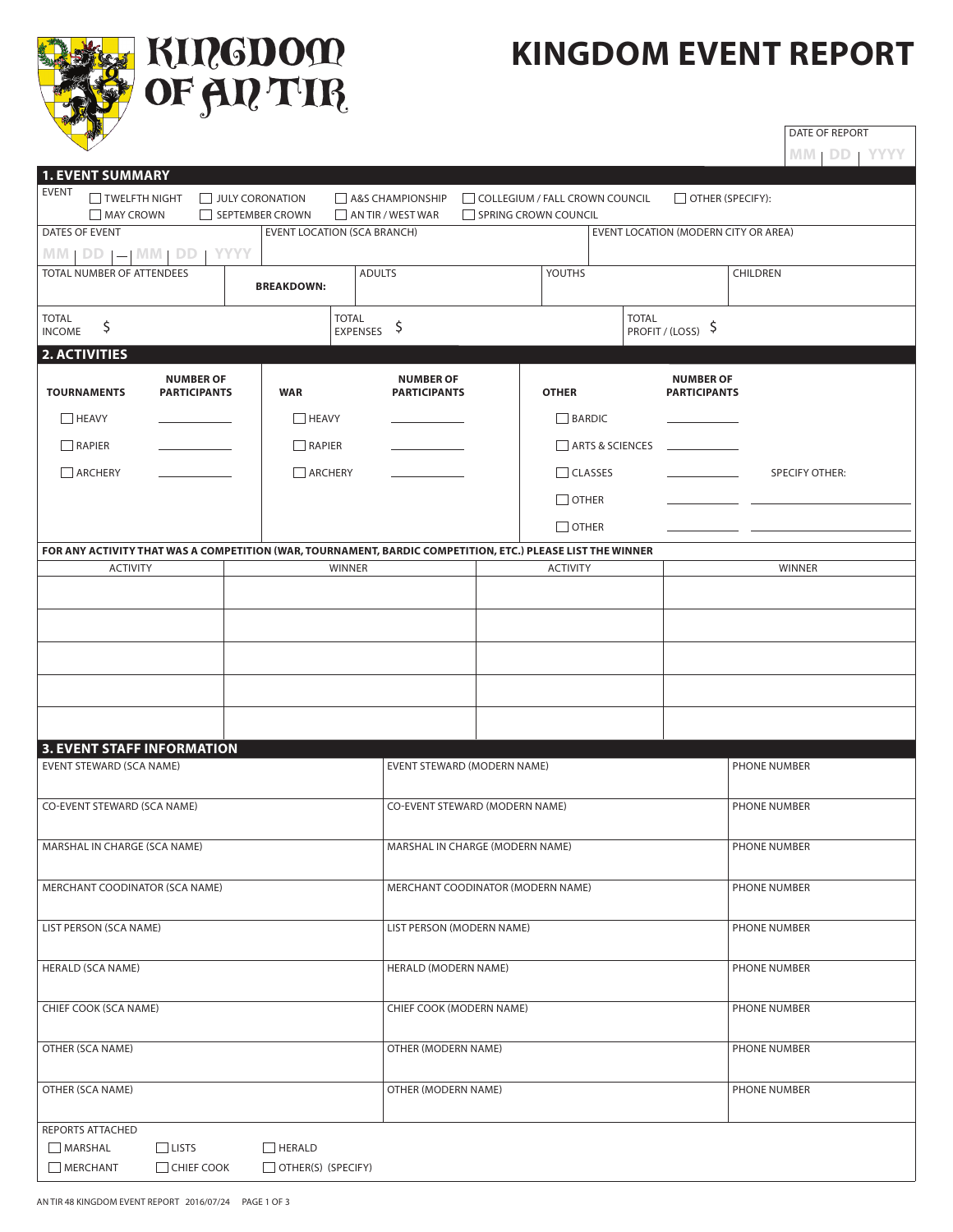| 4. GENERAL INFORMATION<br><b>SITE ADDRESS</b> |                                                                                    |                                                  |                                                |            |                                  |                                        |                                                                                      |                              |               |  |
|-----------------------------------------------|------------------------------------------------------------------------------------|--------------------------------------------------|------------------------------------------------|------------|----------------------------------|----------------------------------------|--------------------------------------------------------------------------------------|------------------------------|---------------|--|
| SITE CONTACT NAME                             |                                                                                    |                                                  |                                                |            | SITE CONTACT PHONE NUMBER        |                                        | SITE CONTACT EMAIL                                                                   |                              |               |  |
| TIME SITE OPENED                              | TIME SITE CLOSED                                                                   | <b>TYPE OF EVENT</b><br>CAMPING<br>$\Box$ INDOOR |                                                |            | FEAST<br>$\Box$ YES<br>$\Box$ NO | $\Box$ YES                             | DID YOU HAVE ENOUGH VOLUNTEERS?<br>$\Box$ NO (EXPLAIN IN SECTION # OR ATTACH REPORT) |                              |               |  |
|                                               | IF NO TO ANY OF THE FOLLOWING, REPORT IN<br>SECTION 9 OR ATTACH A SEPARATE REPORT: |                                                  | WAS THE SITE ADEQUATE?<br>$\Box$ YES $\Box$ NO | $\Box$ YES |                                  | WAS THERE ENOUGH PARKING?<br>$\Box$ NO | WOULD YOU RECOMMEND THIS SITE FOR FUTURE USE?<br>$\Box$ NO<br>$\Box$ YES             |                              |               |  |
| <b>5. GATE RECORDS</b>                        |                                                                                    |                                                  |                                                |            |                                  |                                        |                                                                                      |                              |               |  |
| FUNDS LISTED ARE IN: U.S.                     | $\Box$ CANADIAN                                                                    |                                                  |                                                |            | <b>MEMBERS</b>                   | <b>NON-MEMBERS</b>                     | <b>NMR</b>                                                                           | <b>GATE FEE</b>              | <b>INCOME</b> |  |
| <b>ADULT FEE</b>                              |                                                                                    |                                                  |                                                |            |                                  |                                        |                                                                                      |                              |               |  |
| ADULT (COMPENSATED - NO FEE)                  |                                                                                    |                                                  |                                                |            |                                  |                                        |                                                                                      |                              |               |  |
| YOUTH (NO FEE)<br>AGE RANGE FOR YOUTH:        |                                                                                    |                                                  |                                                |            |                                  | N/A                                    | N/A                                                                                  | N/A                          |               |  |
| CHILD (NO FEE)                                | AGE RANGE FOR CHILD:                                                               |                                                  |                                                |            |                                  |                                        | N/A                                                                                  | N/A                          | N/A           |  |
|                                               | <b>TOTALS</b>                                                                      |                                                  |                                                |            |                                  |                                        |                                                                                      |                              |               |  |
| <b>6. FULL INCOME</b>                         |                                                                                    |                                                  |                                                |            |                                  |                                        |                                                                                      |                              |               |  |
| GATE INCOME (NOT INCLUDING NMR)               |                                                                                    |                                                  |                                                |            |                                  |                                        |                                                                                      |                              |               |  |
| FEAST INCOME (IF APPLICABLE)                  |                                                                                    |                                                  |                                                |            |                                  |                                        |                                                                                      |                              |               |  |
| OTHER (SPECIFY):                              |                                                                                    |                                                  |                                                |            |                                  |                                        |                                                                                      |                              |               |  |
| OTHER (SPECIFY):                              |                                                                                    |                                                  |                                                |            |                                  |                                        |                                                                                      |                              |               |  |
|                                               |                                                                                    |                                                  |                                                |            |                                  |                                        |                                                                                      | <b>TOTAL INCOME</b>          |               |  |
| 7. EXPENSES                                   |                                                                                    |                                                  |                                                |            |                                  |                                        |                                                                                      |                              |               |  |
| SITE RENTAL (INCLUDING DEPOSIT)               |                                                                                    |                                                  |                                                |            |                                  |                                        |                                                                                      |                              |               |  |
| INSURANCE CERTIFICATE (IF APPLICABLE)         |                                                                                    |                                                  |                                                |            |                                  |                                        |                                                                                      |                              |               |  |
| PORTABLE TOILETS (IF APPLICABLE)              |                                                                                    |                                                  |                                                |            |                                  |                                        |                                                                                      |                              |               |  |
| OTHER (SPECIFY):                              |                                                                                    |                                                  |                                                |            |                                  |                                        |                                                                                      |                              |               |  |
| OTHER (SPECIFY):                              |                                                                                    |                                                  |                                                |            |                                  |                                        |                                                                                      |                              |               |  |
| OTHER (SPECIFY):                              |                                                                                    |                                                  |                                                |            |                                  |                                        |                                                                                      |                              |               |  |
| OTHER (SPECIFY):                              |                                                                                    |                                                  |                                                |            |                                  |                                        |                                                                                      |                              |               |  |
| OTHER (SPECIFY):                              |                                                                                    |                                                  |                                                |            |                                  |                                        |                                                                                      |                              |               |  |
| OTHER (SPECIFY):                              |                                                                                    |                                                  |                                                |            |                                  |                                        |                                                                                      |                              |               |  |
| OTHER (SPECIFY):                              |                                                                                    |                                                  |                                                |            |                                  |                                        |                                                                                      |                              |               |  |
| <b>8. TOTAL PROFIT / (LOSS)</b>               |                                                                                    |                                                  |                                                |            |                                  |                                        |                                                                                      | <b>TOTAL EXPENSES</b>        |               |  |
|                                               |                                                                                    |                                                  |                                                |            |                                  |                                        |                                                                                      | <b>TOTAL PROFIT / (LOSS)</b> |               |  |